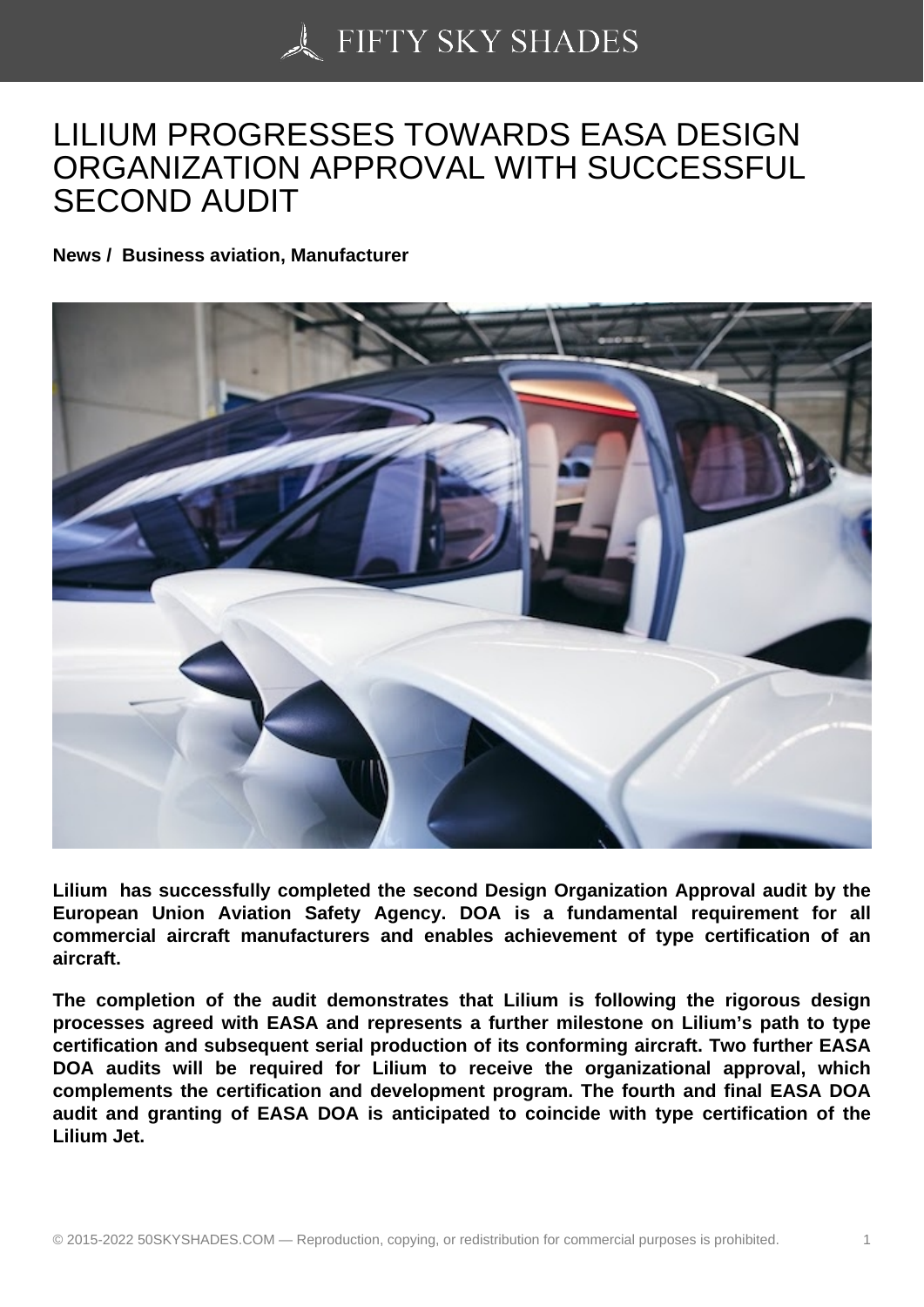

**Lilium initially applied for EASA DOA, the regulatory approval required for organizations to design and certify new aircraft, in 2017. In parallel, Lilium is working toward the type certification of its Lilium Jet, for which the EASA certification basis (CRI-A01) was received in 2020. Lilium is pursuing concurrent certification of its Lilium Jet with the US Federal Aviation Administration under the provisions of the Bilateral Aviation Safety Agreement between the European Union and U.S.**